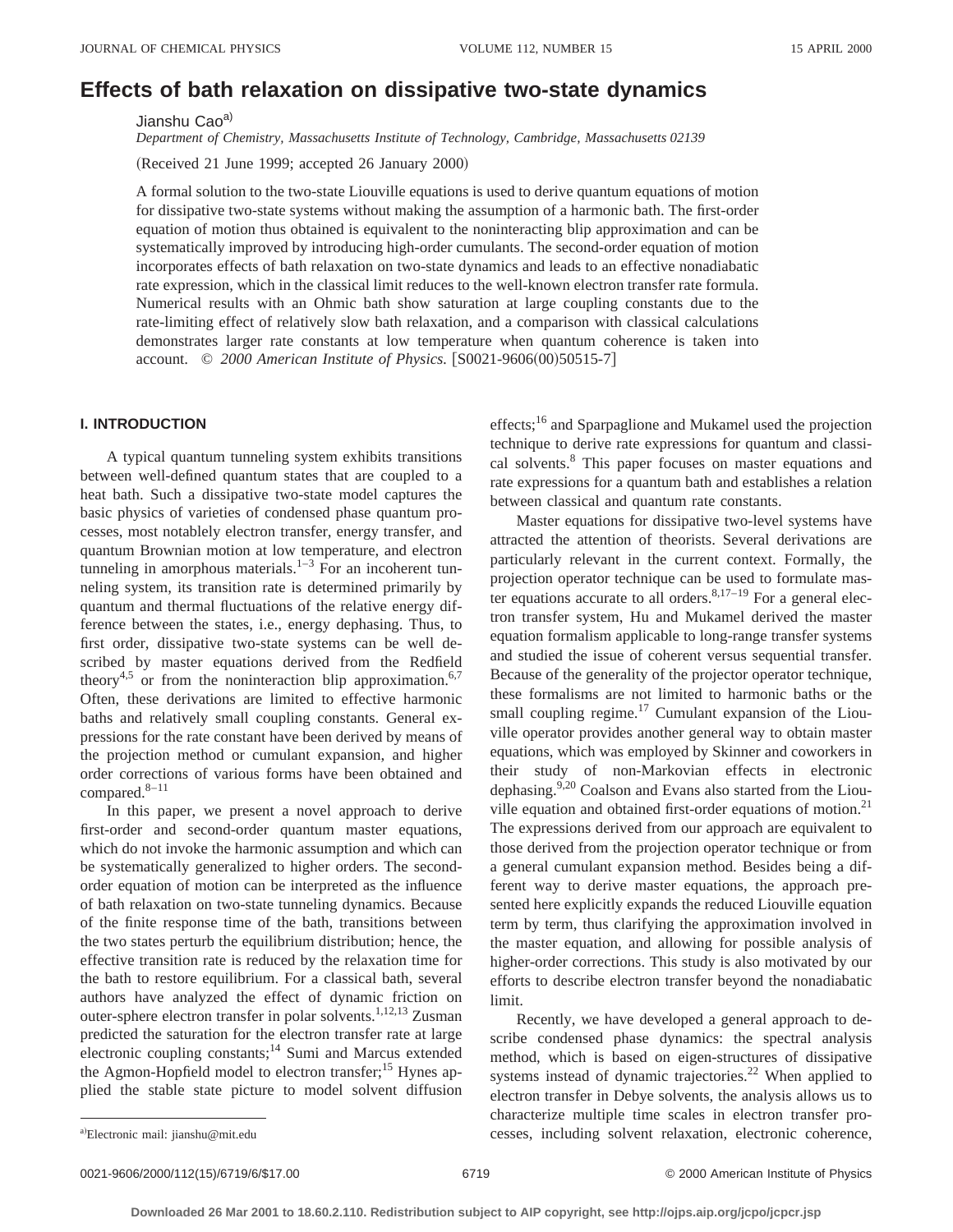activated curve crossing or barrier crossing. In this approach, the first nonzero eigen value of the kinetic spectrum can be identified as the electron transfer rate. The rate constant thus obtained agrees with the diffusion-limited nonadiabatic rate expression in the weak electronic coupling limit, but demonstrates large deviations from the previous theory as the electronic coupling constant increases to the adiabatic regime. The discrepancy with theoretical predictions becomes particularly important in the inverted regime, $^{23}$  which has been extensively explored in recent experiments on long-range electron transfer in biological systems. Therefore, it is necessary to further examine relaxation effects on dissipative two-state dynamics when the solvent is treated fully quantum mechanically.

## **II. QUANTUM MASTER EQUATIONS**

A two-state system coupled to its low-frequency bath is described by

$$
H=H_1(q)|1\rangle\langle 1|+H_2(q)|2\rangle\langle 2|+V(|1\rangle\langle 2|+|1\rangle\langle 2|),
$$
\n(1)

where  $H_1$  and  $H_2$  are the hamiltonians of the two states, respectively, and *V* is the coupling constant between the two states. The evolution of this system bath, Hamiltonian obeys the two-state Liouville equations,

$$
\dot{\rho}_{12}(t) = -i\mathcal{L}_{12}\rho_{12} + iV(\rho_1 - \rho_2),\tag{2a}
$$

$$
\dot{\rho}_1(t) = -i\mathcal{L}_1 \rho_1 + iV(\rho_{12} - \rho_{21}),\tag{2b}
$$

$$
\dot{\rho}_2(t) = -i\mathcal{L}_2 \rho_2 - iV(\rho_{12} - \rho_{21}),\tag{2c}
$$

where the Liouville operators are defined as  $\mathcal{L}_1A = [H_1, A],$  $\mathcal{L}_2A = [H_2, A], \quad \mathcal{L}_{12}A = H_1A - AH_2,$  and the off-diagonal matrix elements satisfy  $\rho_{12} = \rho_{21}^*$ . The Planck constant  $\hbar$  is omitted here and hereafter for simplicity of notation. The off-diagonal matrix element  $\rho_{12}$  in Eq. (2a) can be integrated to yield

$$
\rho_{12}(t) = i \int_0^t e^{-i\mathcal{L}_{12}\tau} V[\rho_1(\tau) - \rho_2(\tau)] d\tau,
$$
\n(3)

where  $\rho_{12}(0)=0$  is assumed. Substituting the solution for  $\rho_{12}$  into the Liouville equations for  $\rho_1$  and  $\rho_2$  leads to

$$
\dot{\rho}_1(t) = -i\mathcal{L}_1 \rho_1(t) - \int_0^t \mathcal{W}(t - t') [\rho_1(t') - \rho_2(t')] dt',
$$
\n(4a)

$$
\dot{\rho}_2(t) = -i\mathcal{L}_2 \rho_2(t) - \int_0^t \mathcal{W}(t - t') [\rho_2(t') - \rho_1(t')] dt',
$$
\n(4b)

with  $W(\tau) = V^2(e^{-i\mathcal{L}_{12}\tau} + e^{-i\mathcal{L}_{21}\tau})$  denoting the coherent propagator. Now we invoke the approximation that the density matrix elements  $\rho_1(t)$  and  $\rho_2(t)$  can be factorized as  $\rho_1(t) = P_1(t)\rho_{b1}$  and  $\rho_2(t) = P_2(t)\rho_{b2}$ , respectively, where  $P_1(t)$  and  $P_2(t)$  are the populations in state 1 and 2, and where  $\rho_{b1} \propto e^{-\beta H_1}$  and  $\rho_{b2} \propto e^{-\beta H_2}$  are the equilibrium bath distributions associated with each state. Then, averaging over the equilibrium bath distribution, we arrive at the reduced equations of motion for the two-state system

$$
\dot{P}_1(t) = -\int_0^t K_1(t - t') P_1(t') dt' \n+ \int_0^t K_2(t - t') P_2(t') dt',
$$
\n(5a)

$$
\dot{P}_2(t) = -\int_0^t K_2(t - t') P_2(t') dt' \n+ \int_0^t K_1(t - t') P_1(t') dt', \tag{5b}
$$

which are accurate to linear order in  $V^2$ . The rate kernels are defined as

$$
K_{\mu}(\tau) = \langle \mathcal{W} \rangle_{\mu} = 2V^2 \mathcal{R} \text{Tr} (e^{-i\mathcal{L}_{21}\tau} \rho b_{\mu})
$$

$$
= 2V^2 \mathcal{R} \text{Tr} [e^{-i\int_0^{\tau} \partial H_{\mu}(t')dt'} \rho b_{\mu}], \tag{6}
$$

where  $\mu=1$  and  $\mu=2$  denote the forward and backward transitions, respectively, and  $\delta H(t)$  is the interaction representation of the hamiltonian difference between the two states, i.e.,  $\delta H_1(t) = e^{iH_1t}(H_2 - H_1)e^{-iH_1t}$  and  $\delta H_2(t)$  $=e^{iH_2t}(H_1 - H_2)e^{-iH_2t}$ . Evidently, the forward and backward rate kernels are the same quantum operator evaluated with respect to different equilibrium bath distributions.

The approach developed above is simple and robust: In a similar fashion, substituting the solutions for  $\rho_1$  and  $\rho_2$  into Eq.  $(2a)$  results in master equations for describing dephasing. In addition, functional forms for the coupling can be introduced to better approximate many physical systems, and nonequilibrium bath configurations can be easily incorporated to reflect realistic conditions in ultrafast experiments. In particular, when time dependence is incorporated into electronic coupling, the formalism can be used to describe photoinduced electronic transition, thus leading to applications in condensed phase spectroscopy<sup>24</sup> and quantum coherence control.25 Furthermore, our approach can be generalized to multiple states for studying electronic energy transfer<sup>2</sup> and long-range electron transfer.<sup>26</sup>

To examine the nature of the approximations involved in the derivation of Eqs.  $(5a)$  and  $(5b)$ , we first rewrite the Liouville equation in Eqs.  $(4a)$  and  $(4b)$  as

$$
\rho(t) = U(t)\rho(0) - \int_0^t \int_0^{t_1} U(t - t_1)W(t_1 - t_1')\rho(t_1')dt_1dt_1',
$$
\n(7)

where the population vector is  $\rho = [\rho_1, \rho_2]$ , the population matrix operator is  $U_{\mu\nu}(\tau) = \delta_{\mu\nu}e^{-i\mathcal{L}_{\mu}\tau}$  and the coherence matrix operator is  $W_{\mu\nu}(\tau)=(2\delta_{\mu\nu}-1)W(\tau)$ . Formally, Eq. (7) can be cast into a more compact form,  $\rho = U\rho(0)$  $-UW\rho$ , so that the formal solution becomes

$$
\rho(t) = (U - UWU + UWUWU - UWUWUWU + \cdots)\rho(0),
$$
\n(8)

where each matrix multiplication is implicitly associated with a time integration, each *W* factor represents a coherence interval or a tunneling event, and each *U* factor represents a

**Downloaded 26 Mar 2001 to 18.60.2.110. Redistribution subject to AIP copyright, see http://ojps.aip.org/jcpo/jcpcr.jsp**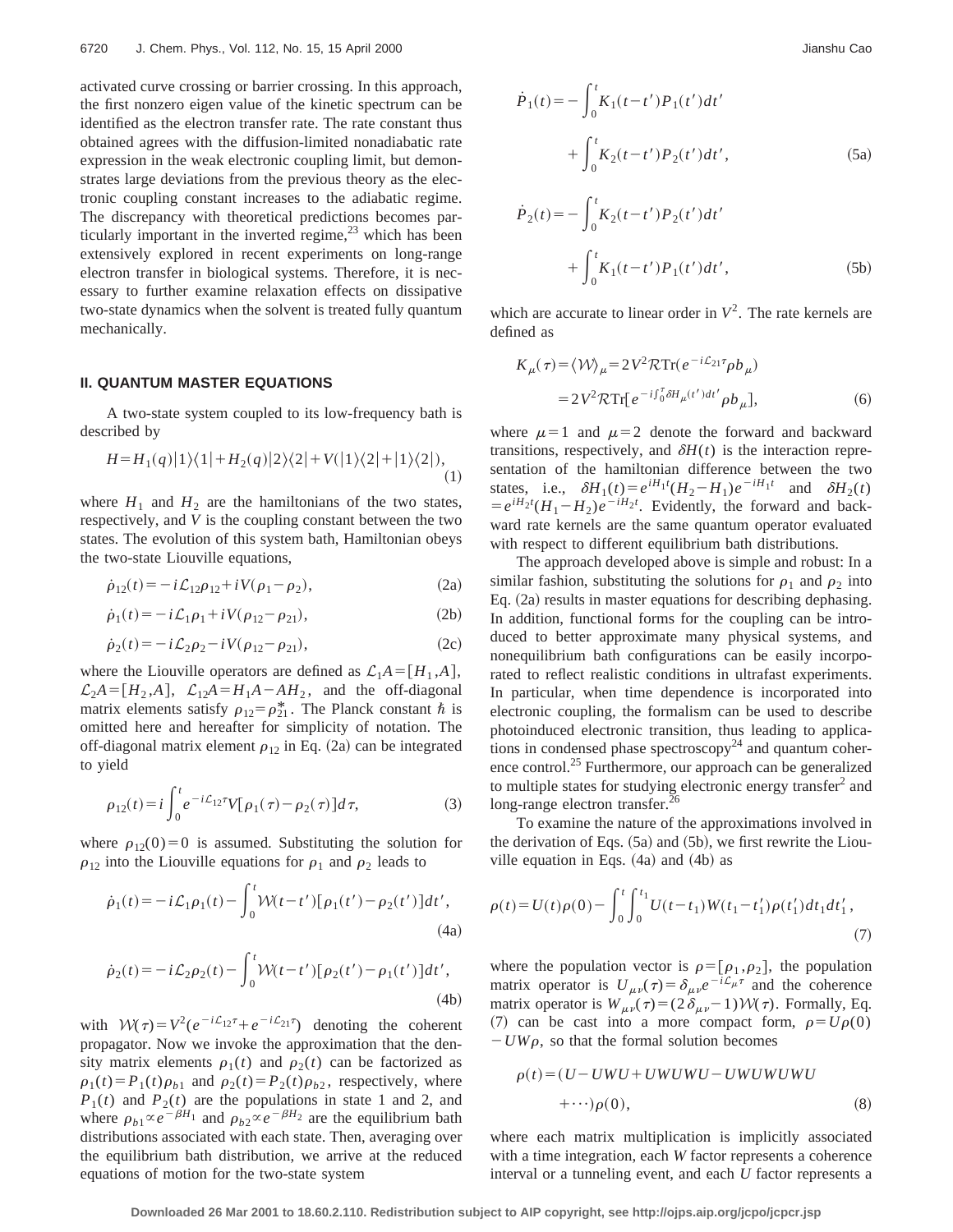bath relaxation interval which has no effect on an equilibrium bath. Taking the bath average of Eq.  $(8)$ , we obtain a formally exact expression for the two-state population,

$$
P(t) = (I - \langle W \rangle + \langle WUW \rangle - \langle WUWUW \rangle + \cdots) P(0),
$$
\n(9)

where thermal equilibrium is assumed for the bath at the initial time. To first order in  $V^2$ , we can take the bath average of each factor in Eq. (9) independently, i.e.,  $\langle U \rangle = I$  and

$$
\langle W \rangle = K = \begin{pmatrix} K_1 & -K_2 \\ -K_1 & K_2 \end{pmatrix},\tag{10}
$$

such that

$$
P(t) \approx (I - K + KK - KKK + \cdots) P(0)
$$
  
=  $P(0) - \int_0^t dt_1 \int_0^{t_1} dt'_1 K(t_1 - t'_1) P(t'_1),$  (11)

which is exactly the same as Eqs.  $(5a)$  and  $(5b)$ . It is evident from the above analysis that the first-order equation of motion contains contributions from individual transition events but ignores correlations between different transition events. Therefore, the two-state dynamics described by Eq.  $(11)$ arises solely from dephasing and is accurate only if the coupling  $V^2$  is small or the bath correlation time is short.4,5,27–30,10,11

To incorporate the next order correction  $(V^4)$ , we define the second-order cumulant

$$
F(\tau_1, \xi, \tau_2) = \overbrace{\langle W(\tau_1)W(\tau_2) \rangle}^{\xi} = \langle W(\tau_1)U(\xi)W(\tau_2) \rangle
$$

$$
-\langle W(\tau_1) \rangle \langle W(\tau_2) \rangle, \qquad (12)
$$

which describes the correlation between two neighboring coherence intervals  $\tau_1$  and  $\tau_2$  separated by a relaxation interval  $\xi$ . The contribution from the linear term is subtracted to isolate the correlation effect. With this definition, the third term in Eq.  $(9)$  becomes

$$
\langle W(\tau_1)U(\xi)W(\tau_2)\rangle
$$
  
= $\langle W(\tau_1)\rangle\langle W(\tau_2)\rangle+\langle \overbrace{W(\tau_1)W(\tau_2)}^{E},$  (13)

and the forth term in Eq.  $(9)$  becomes

 $\langle W(\tau_1)U(\xi_1)W(\tau_2)U(\xi_2)W(\tau_3)\rangle$ 

$$
= \langle W(\tau_1) \rangle \langle W(\tau_2) \rangle \langle W(\tau_3) \rangle + \overbrace{\langle W(\tau_1) W(\tau_2) \rangle}^{\xi_1}
$$
  
 
$$
\times \langle W(\tau_3) \rangle + \langle W(\tau_1) \rangle \overbrace{\langle W(\tau_2) W(\tau_3) \rangle}^{\xi_2} + \cdots, \qquad (14)
$$

where the terms represented by the dots include the correlation between the  $\tau_1$  and  $\tau_3$  coherence intervals and the correlation of all three coherence intervals. We can, in principle, examine higher-order expansion terms in Eq.  $(9)$  in this fashion and evaluate only the terms corresponding to the dephasing of individual coherence intervals and the correlation between neighboring coherence intervals. All these terms can be resumed to give the second-order equation of motion for the two-state system

$$
P(t) \approx P(0) - \langle W \rangle P + \overbrace{\langle W \overline{W} \rangle}^{g} P
$$
  
\n
$$
= P(0) - \int_{0}^{t} dt_{1} \int_{0}^{t_{1}} dt'_{1} K(t_{1} - t'_{1}) \rho(t'_{1}) P(t'_{1})
$$
  
\n
$$
+ \int_{0}^{t} dt_{1} \int_{0}^{t_{1}} dt'_{1} \int_{0}^{t'_{1}} dt_{2} \int_{0}^{t_{2}} dt'_{2} F[(t_{1} - t'_{1}), (t'_{1} - t_{2}),
$$
  
\n
$$
(t_{2} - t'_{2})] P(t'_{2}),
$$
\n(15)

which reduces to Eq.  $(11)$  when  $F=0$ . Equation  $(15)$  is the central result of this paper and can by systematically improved by incorporating higher-order cumulants.

The second-order forward rate kernel in Eq.  $(12)$  contains two terms,

$$
F_1 = \sum_{\mu} \langle \mathcal{W} U_{\mu} \mathcal{W} \rangle_1 - \langle \mathcal{W} \rangle_{\mu} \langle \mathcal{W} \rangle_1 = \sum_{\mu} (F'_{\mu,1} - K_{\mu} K_1),
$$
\n(16)

where the second-order moments are

$$
F'_{1,1} = \langle W(\tau_1) U_1(\xi) W(\tau_2) \rangle_1
$$
  
= 2\mathcal{R}f(\tau\_1, \xi, \tau\_2) + 2\mathcal{R}f(-\tau\_1, \xi + \tau\_1, \tau\_2), (17a)

$$
F'_{2,1} = \langle W(\tau_1) U_2(\xi) W(\tau_2) \rangle_1
$$
  
= 2\mathcal{R}f(-\xi, -\tau\_1, \tau\_1 + \xi + \tau\_2)  
+ 2\mathcal{R}f(-\xi - \tau\_1, \tau\_1, \xi + \tau\_2), (17b)

with the generic function *f* given explicitly by

$$
f(\tau_1, \xi, \tau_2) = V^4 \text{Tr} e^{-i\mathcal{L}_{21}\tau_1} e^{-i\mathcal{L}_1 \xi} e^{-i\mathcal{L}_{21}\tau_2} \rho_{b_1}
$$
  
= 
$$
V^4 \text{Tr} [e^{-i\int_{\tau_2 + \xi}^{\tau_2 + \xi + \tau_1} \delta H_1(t') dt'} e^{-i\int_0^{\tau_2} \delta H_1(t') dt'} \rho_{b_1}].
$$
 (18)

In Eq.  $(16)$ ,  $F'_{1,1}$  describes two consecutive forward transition events, and  $F'_{2,1}$  describes a forward transition event followed by a backward transition event. If the bath relaxes instantaneously to the change in electronic population, the two transition events are independent with joint rare  $K_{\mu}K_1$ . Therefore,  $F$  in Eq.  $(16)$ , which is the difference between  $F'_{\mu,1}$  and  $K_{\mu}K_1$ , represents the correlation effect of the finite relaxation time on two-state dynamics.

In the asymptotic limit, Eq.  $(11)$  defines the first order rate constant  $k_{\mu}^{(1)} = \int_{0}^{\infty} K_{\mu}(\tau) d\tau$ , which is essentially the golden-rule nonadiabatic rate expression, and Eq. (15) defines the second-order rate constant  $k_{\mu}^{(2)}$  $=\int_{0}^{\infty} d\tau_{1} \int_{0}^{\infty} d\xi \int_{0}^{\infty} d\tau_{2} F_{\mu}(\tau_{1}, \xi, \tau_{2}) d\tau_{1} d\xi d\tau_{2}$ , which is the

**Downloaded 26 Mar 2001 to 18.60.2.110. Redistribution subject to AIP copyright, see http://ojps.aip.org/jcpo/jcpcr.jsp**

 $(13)$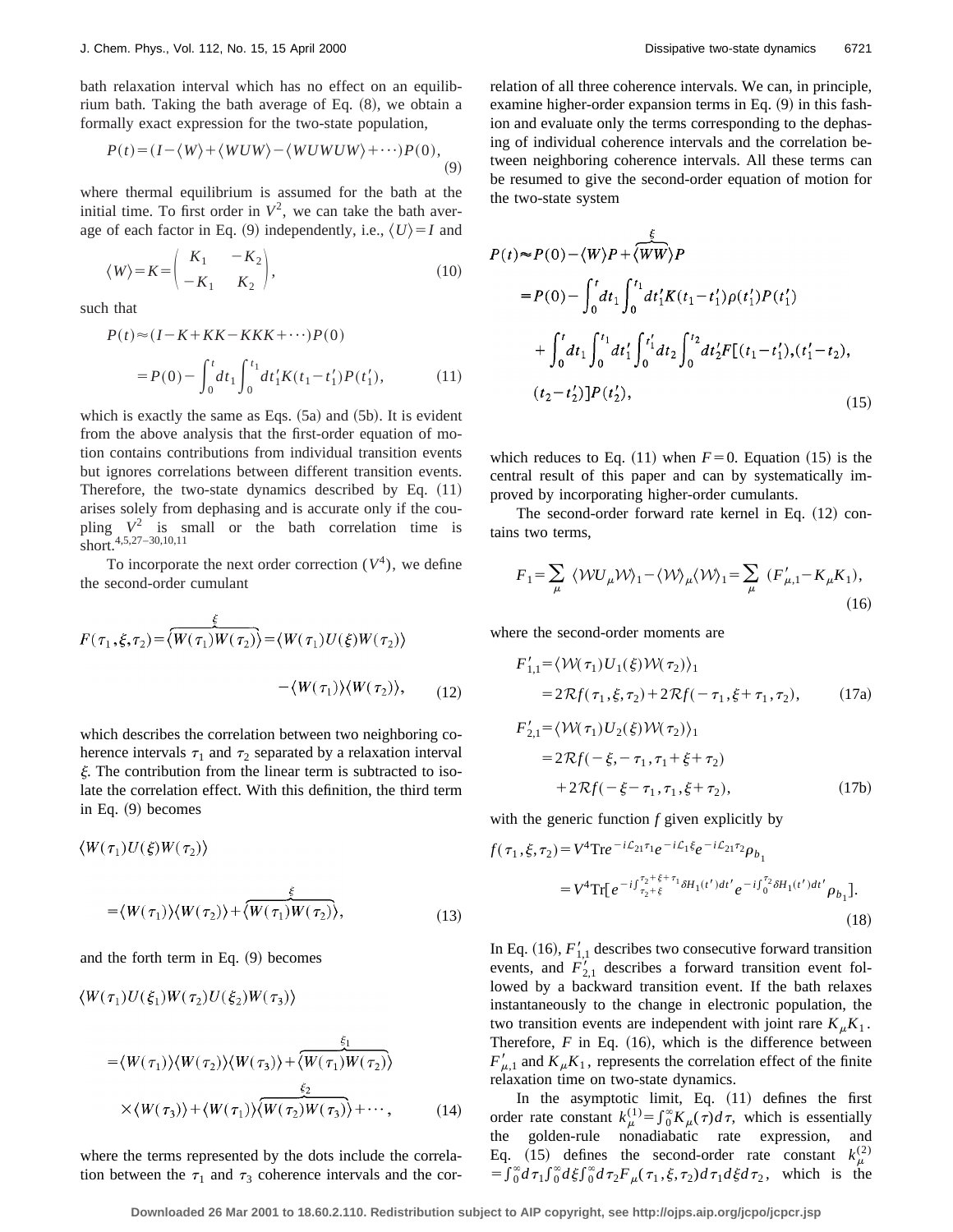leading order correction due to bath relaxation. Thus, the effective nonadiabatic rate constant can be expressed as

$$
k_{\text{eff}} = k^{(1)} - k^{(2)} + \dots \approx \frac{k^{(1)}}{1 + k^{(2)}/k^{(1)}},\tag{19}
$$

where the second-order correlation is extended to a nonperturbative rate expression. The higher-order terms extrapolated from the second-order correction can be interpreted as correlations among three or more transition events. For large coupling constants, Eq.  $(19)$  predicts saturation due to the rate-limiting effect of bath relaxation on nonadiabatic transitions and therefore fails to describe the crossover from nonadiabatic transfer to adiabatic transfer.31,32,22

#### **III. SPECIAL CASE: SPIN-BOSON MODEL**

The above formulation is general and makes no assumptions about the functional form of  $H_1$  and  $H_2$ . In order to evaluate the rate constant, we now specialize to the spinboson Hamiltonian,

$$
H = V\sigma_x - \frac{\epsilon}{2}\sigma_z + \sum_n \frac{1}{2} m_n \omega_n^2 \left( x - \frac{c_n}{m_n \omega_n^2} \sigma_z \right)^2, \qquad (20)
$$

where  $\sigma_z$  and  $\sigma_x$  are the Pauli matrices and  $\epsilon$  is the energy bias between the two states. The effect of the bath on the two-state system is contained in the spectral density  $J(\omega)$  $= \pi/2\sum_{n} \delta(\omega - \omega_n) c_n^2 / m_n \omega_n$ . Applying Eq. (6) to the spinboson Hamiltonian yields

$$
K_{\mu}(\tau) = \sum_{\pm \tau} V^2 \exp\left[i(g(\tau) \pm \epsilon \tau)\right],\tag{21}
$$

where the phase-correlation function is defined by

$$
g(t) = \frac{4}{\pi} \int \frac{J}{\omega^2} \{ [1 - \cos(\omega t)] \coth(\beta \omega \hbar/2) + i \sin(\omega t) \} d\omega,
$$
 (22)

which also appears in Mukamel's formulation of condensed phase spectroscopy.<sup>24</sup> In Eq.  $(21)$  and thereafter, the plus sign is for the forward transition process with  $\mu=1$  and the minus sign is for the backward transition process with  $\mu$  $=$  2. In the asymptotic limit, we recover the golden-rule rate,<sup>33</sup> which satisfies the detailed balance condition  $k_1 / k_2$  $= \exp(-\beta \epsilon)$ . The first order equation of motion in Eq. (15) with  $K(\tau)$  given above is exactly the same result as obtained from the noninteracting blip approximation (NIBA) using path integral analysis. The simple procedure employed in deriving Eqs.  $(5a)$  and  $(5b)$  takes the bath averaging on the level of the Liouville equations and thus avoids the doublepath summation in the influence functional representation.<sup>34,6,7</sup>

Further, for the spin-boson model the complex function in Eq.  $(18)$  becomes

$$
f(\tau_1, \xi, \tau_2) = V^4 \exp[-i(\tau_1 + \tau_2)\epsilon - g(\tau_1) - g(\tau_2) - g(\tau_1 + \tau_2 + \xi) - g(\xi) + g(\tau_1 + \xi) + g(\tau_2 + \xi)],
$$
\n(23)



FIG. 1. Plot of the effective quantum rate constant  $k_{\text{eff}}$  as a function of the coupling constant *V* for three different temperatures,  $k_B T/\hbar \omega_c = 2$  (dotted curve),  $k_B T/\hbar \omega_c = 1$  (dash curve), and  $k_B T/\hbar \omega_c = 0.5$  (solid curve). An Ohmic bath,  $J(\omega) = \eta \omega \exp(-\omega/\omega_c)$ , is used in the spin-boson model with the friction strength  $\eta$  chosen to give  $\lambda = 5\hbar\omega_c$ . In the figure, all the physical quantities are scaled by the cutoff frequency  $\omega_c$ : $k_B T/\hbar \omega_c$ ,  $k_{\text{eff}}/\omega_c$ , and  $V/\hbar \omega_c$ .

from which the second-order cumulant in Eq.  $(16)$  and thus the effective rate in Eq.  $(19)$  can be evaluated accordingly. The second-order equation of motion with  $f$  given in Eq.  $(23)$ can also be derived using path integral analysis.<sup>35</sup> It should be noted that the influence functional method is limited to harmonic baths and hence is not as general as Eq.  $(15)$ .

To gain insights of the physical meaning of the secondorder correction, we explicitly evaluate the rate constant in the classical limit. The leading term of the phase correlation function *g*(*t*) is quadratic  $g(t) = \lambda \tau^2/\beta + i\tau$  so that the golden-rule rate can be obtained from a Gaussian integral,



FIG. 2. Plot of the effective classical rate constant  $k_{\text{eff}}$  for the same set of parameters as in Fig. 1.

**Downloaded 26 Mar 2001 to 18.60.2.110. Redistribution subject to AIP copyright, see http://ojps.aip.org/jcpo/jcpcr.jsp**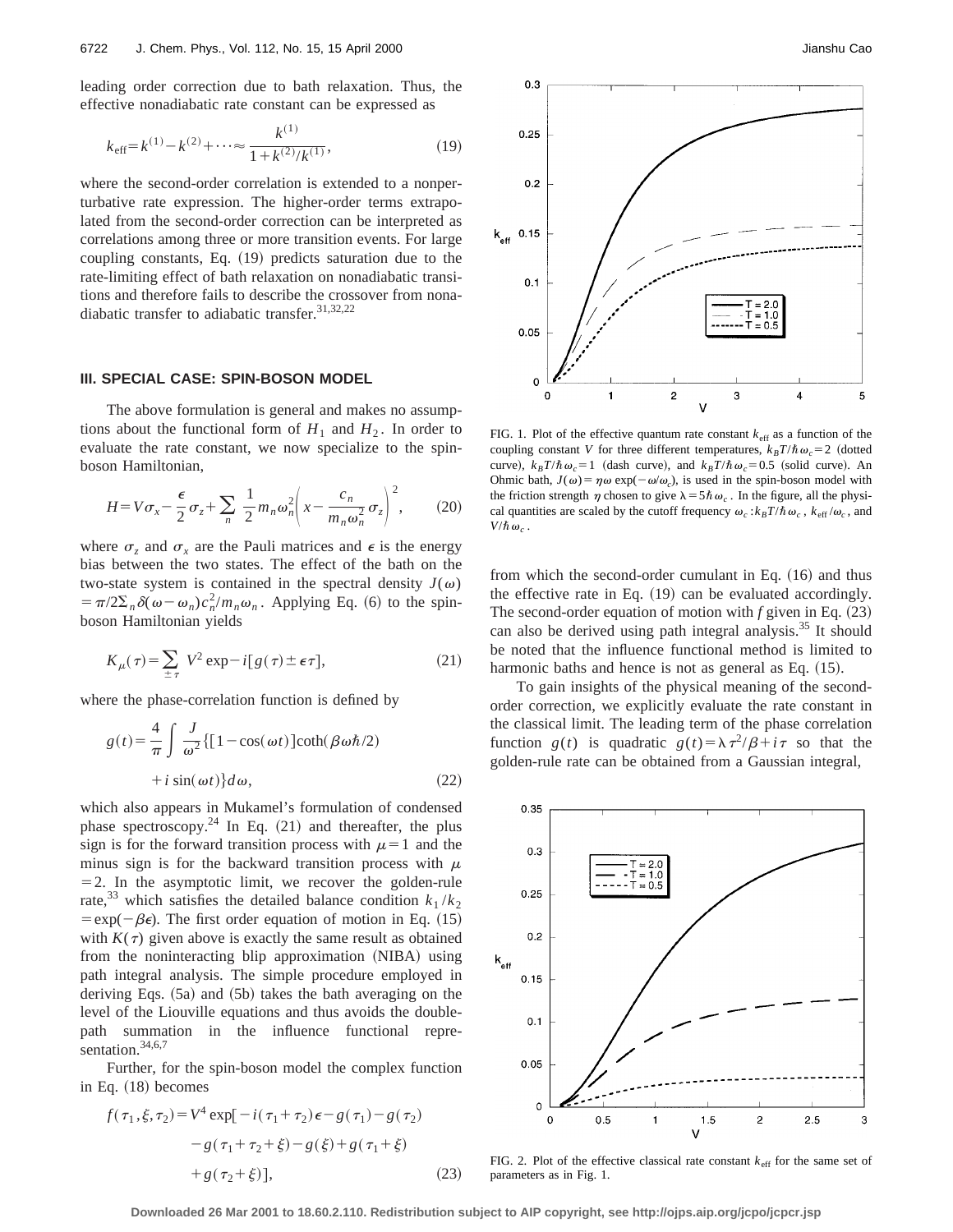$$
k_{\mu}^{(1)} = V^2 \int_{-\infty}^{\infty} \exp[-i(\lambda \pm \epsilon)\tau - \lambda \tau^2/\beta] d\tau
$$

$$
= 2\pi V^2 \sqrt{\frac{\beta}{4\pi\lambda}} \exp\left[-\beta \frac{(\lambda \pm \epsilon)^2}{4\lambda}\right],
$$
(24)

which is the product of the transition coefficient  $2\pi V^2$  and the equilibrium probability at the transition state. The Gaussian distribution of  $\tau$  limits the length of the coherence interval to a short period of time so that  $\tau$  in Eqs. (17a) and (17b) can be expanded to quadratic order, giving

$$
F'_{1,1}(\tau_1, \xi, \tau_2) \approx \sum_{\pm \tau_1, \pm \tau_2} V^4 \exp\{-i(\tau_1 + \tau_2)(\epsilon + \lambda) - (\lambda/\beta) [\tau_1^2 + \tau_2^2 + 2\tau_1 \tau_2 C(\xi)]\}
$$
 (25a)

and

$$
F'_{2,1}(\tau_1,\xi,\tau_2) \approx \sum_{\pm \tau_1,\pm \tau_2} V^4 \exp\{-i\tau_1(\epsilon+\lambda) -i\tau_2[\epsilon-\lambda+2\lambda C(\xi)]-(\lambda/\beta) \times [\tau_1^2+\tau_2^2+2\tau_1\tau_2 C(\xi)]\}.
$$
 (25b)

Here,  $g''(t) \approx 2\lambda(t)/\beta$  and  $g'(-t) + g'(t) = i2\lambda(t)$  are used,  $\lambda = (4/\pi) \int J(\omega)/\omega d\omega$  is the reorganization energy in the context of electron transfer,  $\lambda(t) = (4/\pi)\int J(\omega)/$  $\omega$  cos( $\omega t$ )*d* $\omega$  is the time-dependent reorganization energy with  $\lambda(0) = \lambda$ , and  $C(t) = \lambda(t)/\lambda$  characterizes the bath relaxation of the bath. Completing the time integration, we have the second-order rate,  $k^{(2)}=k^{(1)}(\kappa_1+\kappa_2)$ , and the correction factor due to bath relaxation

$$
\kappa_{\mu} = 2\pi V^2 \int_0^{\infty} d\xi [G_{\mu}(\xi) - G_{\mu}(\infty)], \qquad (26)
$$

where  $G(t)$  is the survival probability at the transition state

$$
G_{\mu}(\xi) = \sqrt{\frac{\beta}{4 \pi \lambda [1 - C^{2}(\xi)]}}
$$

$$
\times \exp\left[-\frac{\beta}{4\lambda} \frac{1 - C(\xi)}{1 + C(\xi)} (\lambda \pm \epsilon)^{2}\right].
$$
 (27)

From Eq.  $(19)$ , we have

$$
k_{\text{eff}} = \frac{k^{(1)}}{1 + \kappa_1 + \kappa_2},\tag{28}
$$

which reduces to the diffusion-limited nonadiabatic electron transfer rate derived earlier.<sup>14–16,7,8,36,22</sup>

As an example, we calculate the effective rate constant for a two-state system coupled to an Ohmic bath with  $J(\omega)$  $= \eta \omega \exp(-\omega/\omega_c)$ . The friction strength  $\eta$  is fixed by  $\lambda/\hbar\omega_c = 4\eta/\pi$  with  $\lambda = 5\hbar\omega_c$ . Here, the cutoff frequency  $\omega_c$  is used to scale all the physical quantities: $k_B T/\hbar \omega_c$ ,  $k_{\text{eff}}/\omega_c$ , and  $V/\hbar \omega_c$ . In Fig. 1, the effective quantum rate constant defined in Eq.  $(19)$  is evaluated for three different temperatures,  $k_B T/\hbar \omega_c = 2$ ,  $k_B T/\hbar \omega_c = 1$ , and  $k_B T/\hbar \omega_c$  $=0.5$ . Except for small values of the coupling constant, the rate curve deviates significantly from the quadratic dependence on *V* and exhibits saturation at large coupling. For

comparison, in Fig. 2, the classical rate computed from Eq.  $(28)$  is plotted for the same set of parameters as in Fig. 1. Comparing Fig. 1 and Fig. 2, the effective quantum rate is consistently larger than the effective classical rate at low temperature. This observation is the consequence of quantum coherence in the bath motion.

# **IV. SUMMARY**

In summary, the approach presented in this paper is based on a formal solution to the two-state Liouville equations under the condition of thermal equilibrium for the initial bath. This derivation makes no assumption about the functional form of the bath Hamiltonian and recovers the same first-order equation of motion as obtained from the non-interacting blip approximation. To second-order, we incorporate the role of bath relaxation in an effective nonadiabatic rate, which in the classical limit reduces to the electron transfer rate in dynamic solvents. Our theory is valid for both classical and quantum baths and therefore can be employed to examine dynamic effects of intramolecular quantum modes or phonons as well as dynamic effects of classical solvents. This subject is most relevant for long-range electron transfer and other charge transfer processes and will be further studied.

## **ACKNOWLEDGMENTS**

This work is supported by the Solomon Buchsbaum AT&T Research Fund Award, the Petroleum Research Fund administrated by the American Chemical Society, and an award from the Research Corporation.

- <sup>1</sup> R. A. Marcus, J. Chem. Phys. **15**, 155 (1964).
- $2^2$ R. Silbey, Annu. Rev. Phys. Chem. **27**, 203 (1976).
- <sup>3</sup>H. Grabert, U. Weiss, and P. Hanggi, Phys. Rev. Lett. **52**, 2193 (1984).
- <sup>4</sup>R. A. Harris and R. Silbey, J. Chem. Phys. **78**, 7330 (1983).
- ${}^5C$ . Aslangul and N. Pottier, Phys. Lett. **110A**, 249 (1985).
- <sup>6</sup> A. J. Leggett, S. Chakravarty, A. T. Dorsey, M. P. A. Fisher, A. Garg, and W. Zwerger, Rev. Mod. Phys. 59, 1 (1987).
- 7A. Garg, J. N. Onuchic, and V. Ambegaokar, J. Chem. Phys. **83**, 4491  $(1985).$
- ${}^8$ M. Sparpaglione and S. Mukamel, J. Chem. Phys. 88, 3263 (1988).
- $9^9$ B. B. Laid, J. Budimir, and J. L. Skinner, J. Chem. Phys. **94**, 4391 (1991).
- <sup>10</sup> D. R. Reichman and R. J. Silbey, J. Chem. Phys. **104**, 1506 (1996).
- 11D. R. Reichman, F. L. H. Brown, and P. Neu, Phys. Rev. E **55**, 2328  $(1997).$
- $12R$ . A. Marcus and N. Sutin, Biochim. Biophys. Acta **811**, 265 (1985).
- <sup>13</sup>M. D. Newton and N. Sutin, Annu. Rev. Phys. Chem. **35**, 437 (1984).
- <sup>14</sup> L. D. Zusman, Chem. Phys. **49**, 295 (1980).
- <sup>15</sup> H. Sumi and R. A. Marcus, J. Chem. Phys. **84**, 4894 (1986).
- <sup>16</sup> J. T. Hynes, J. Phys. Chem. **90**, 3701 (1986).
- <sup>17</sup> Y. Hu and S. Mukamel, J. Chem. Phys. **91**, 6973 (1989).
- <sup>18</sup> Y. J. Yan and S. Mukamel, J. Chem. Phys. **89**, 5160 (1988).
- <sup>19</sup> M. Morillo, R. I. Cukier, and M. Tij, Physica A **179**, 411 (1991).
- <sup>20</sup> Skinner and D. Hsu, J. Phys. Chem. **90**, 4931 (1989).
- $^{21}$  D. G. Evans and R. Coalson, J. Chem. Phys.  $104$ , 3598 (1995).
- <sup>22</sup> J. Cao and J. Jung, J. Chem. Phys. **112**, 4716 (2000).
- <sup>23</sup> Y. Jung, R. J. Silbey, and J. Cao, J. Phys. Chem. **103**, 9460 (1999).
- <sup>24</sup> S. Mukamel, *The Principles of Nonlinear Optical Spectroscopy* (Oxford University Press, London, 1995).
- $^{25}$ R. J. Gordon and S. A. Rice, Annu. Rev. Phys. Chem. **48**, 595 (1997).
- <sup>26</sup> R. A. Marcus, Chem. Phys. Lett. **133**, 471 (1987).
- <sup>27</sup> V. Romero-Rochin and I. Oppenheim, Physica A **155**, 52 (1989).